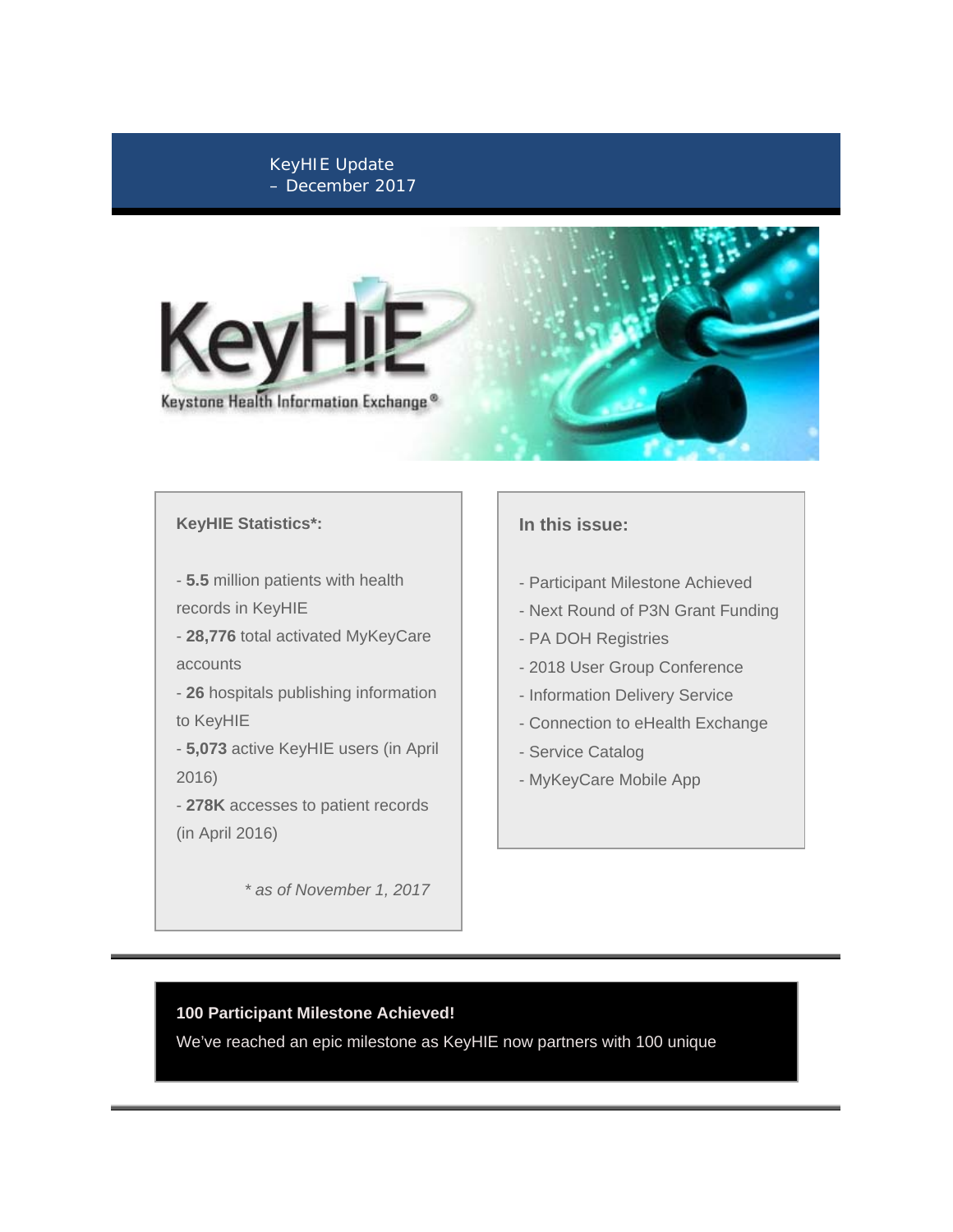healthcare organizations. Those organizations include 26 hospitals, 335 Physician Practices, 29 Home Health Agencies, 89 Long Term Care Facilities, one pharmacy, four EMS services, and three insurance payors. Congratulations to our KeyHIE members in the continued growth and success of sharing health information throughout Pennsylvania and beyond.

#### **Next Round of P3N Grant Funding**

A new round of PA eHealth Onboarding funding was announced in October. If you or a healthcare organization you know is interested in implementation funding, please contact Connie at 570-214-9438 or CLUTZ1@geisinger.edu.

#### **Commonwealth of Pennsylvania Department of Health Registries**

KeyHIE is now connected to the Electronic Lab Reporting registry via the Public Health Gateway. We are also in the initial phases of connecting to the Cancer Registry.

If you are interested in connecting, please contact Connie at 570-214-9438 or CLUTZ1@geisinger.edu.

# **2018 KeyHIE User Group Conference**

Save the Date! KeyHIE will be holding its fourth annual user group conference on March 14, 2018 at the Pine Barn Inn, Danville. This year's conference will offer sessions on innovative technology and the future of health information exchanges as connections to state and national HIEs evolve. The conference will also highlight KeyHIE's successes and growth within the last year and provided updates on current and upcoming KeyHIE services. Attendees will participate in a "break out" sessions where they voice their opinions on what they would like to see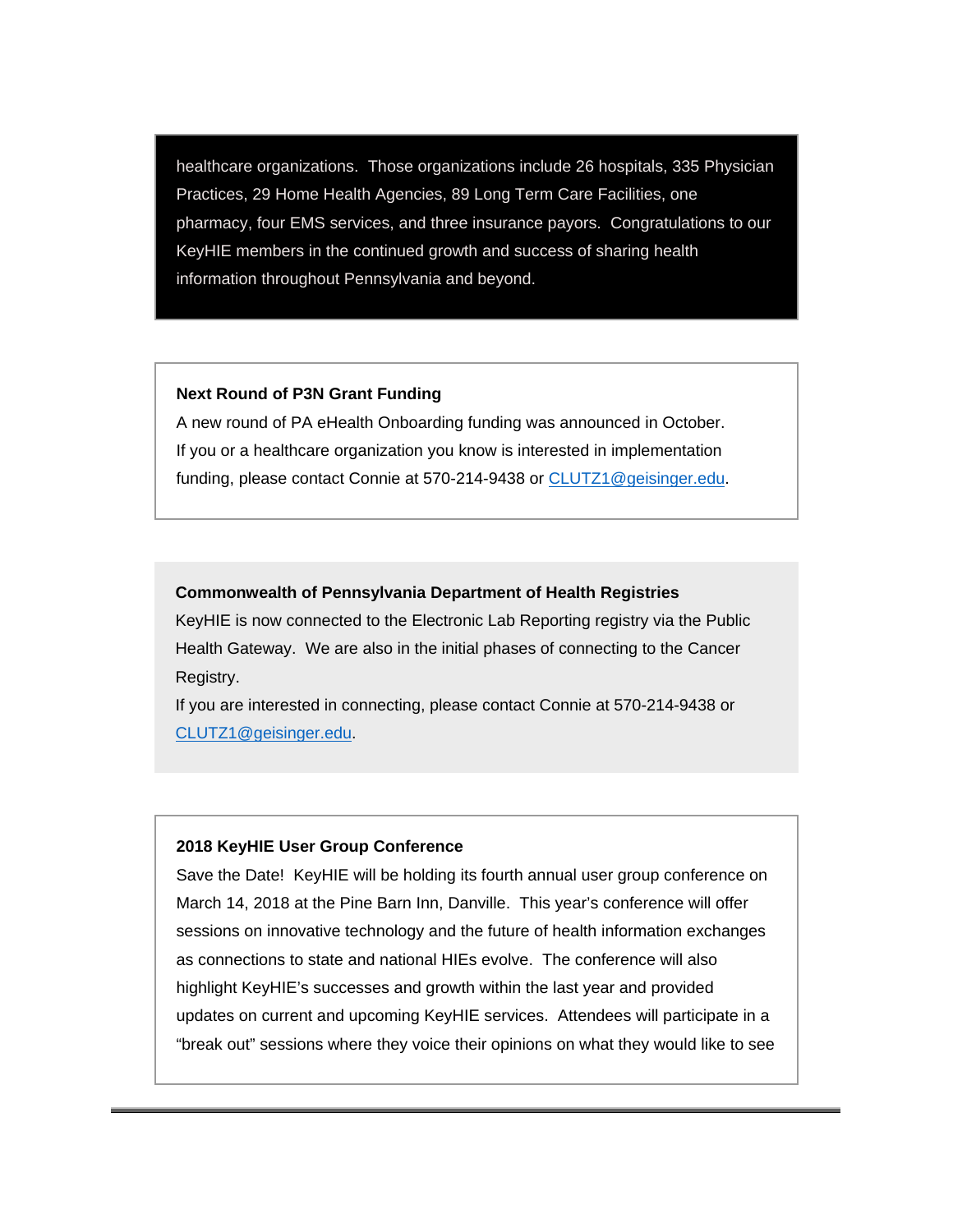from KeyHIE in the years to come. This is a perfect opportunity to network with your colleagues and share insights.

## **Information Delivery System (IDS)**

Through KeyHIE's IDS System innovative technology, we can proactively send notifications to a care team for patients admitted to (and discharged from) Emergency Departments and Inpatient settings as well as results delivery routing based on subscription/rules-based functionality.

## **KeyHIE connection to Sequoia eHealth Exchange**

eHealth Exchange, or Sequoia Project, is the nationwide health information exchange that includes all 50 states, four federal agencies (DoD, VA, CMS, SSA), hospitals, medical groups, dialysis centers and pharmacies supporting 100 million patients. In November 2016, KeyHIE connected with Guthrie Health System and in June 2017, KeyHIE connected with the Veteran's Affairs (VA). The eHealth Exchange can be accessed in within the KeyHIE (Orion) Provider Portal.

Users who have access to the KeyHIE (Orion) provider portal will now see an additional tab, titled External Record, in a patient's record:

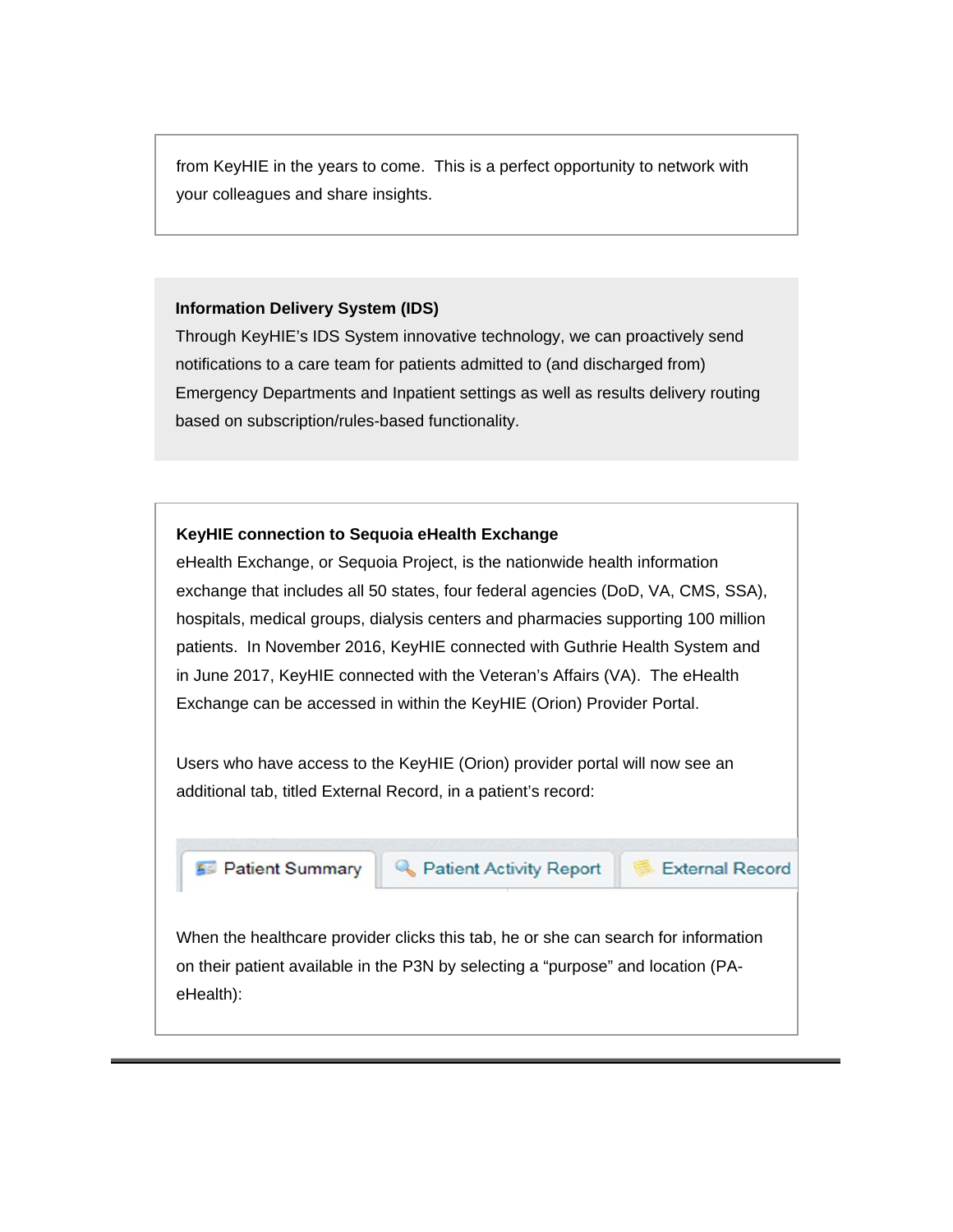| Purpose <sup>*</sup> | <b>Treatment</b> |  |
|----------------------|------------------|--|

# **KeyHIE Service Catalog**

We took your suggestions from the KeyHIE User Conference in March of 2017 and developed a KeyHIE Service Catalog. This document describes the catalog of services supported by KeyHIE such as MyKeyCare, Clinical Document Viewer, DIRECT Secure Messaging, Summary Viewer, EHR Publisher, Role-Based Notifications/Reminders, KeyHIE Notifications & Information Delivery, KeyHIE Transform LTPAC and KeyHIE Transform EMS. We hope to have this catalog finalized and rolled out to our members by late fall.

## **MyKeyCare Mobile App**

MyKeyCare now has a mobile app for iPhone and Android. With an Internet connection, patients are able to securely access their health-related information when and where it is needed regardless of their location.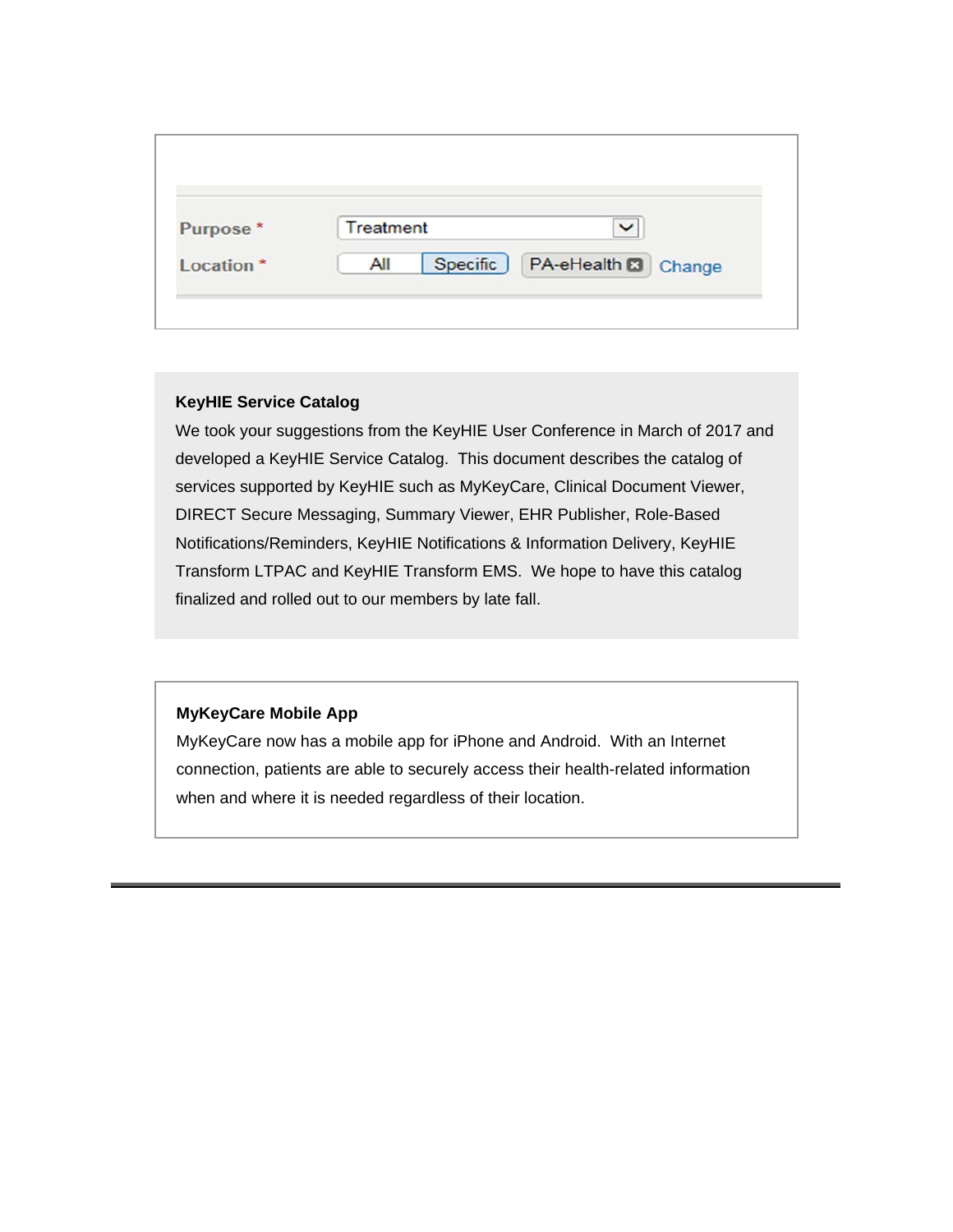

*Happy Holidays from the KeyHIE Team! Best Wishes for 2018! See you at the User Group Conference in March.* 



Have additional questions about KeyHIE? Visit www.KeyHIE.org or contact us below.